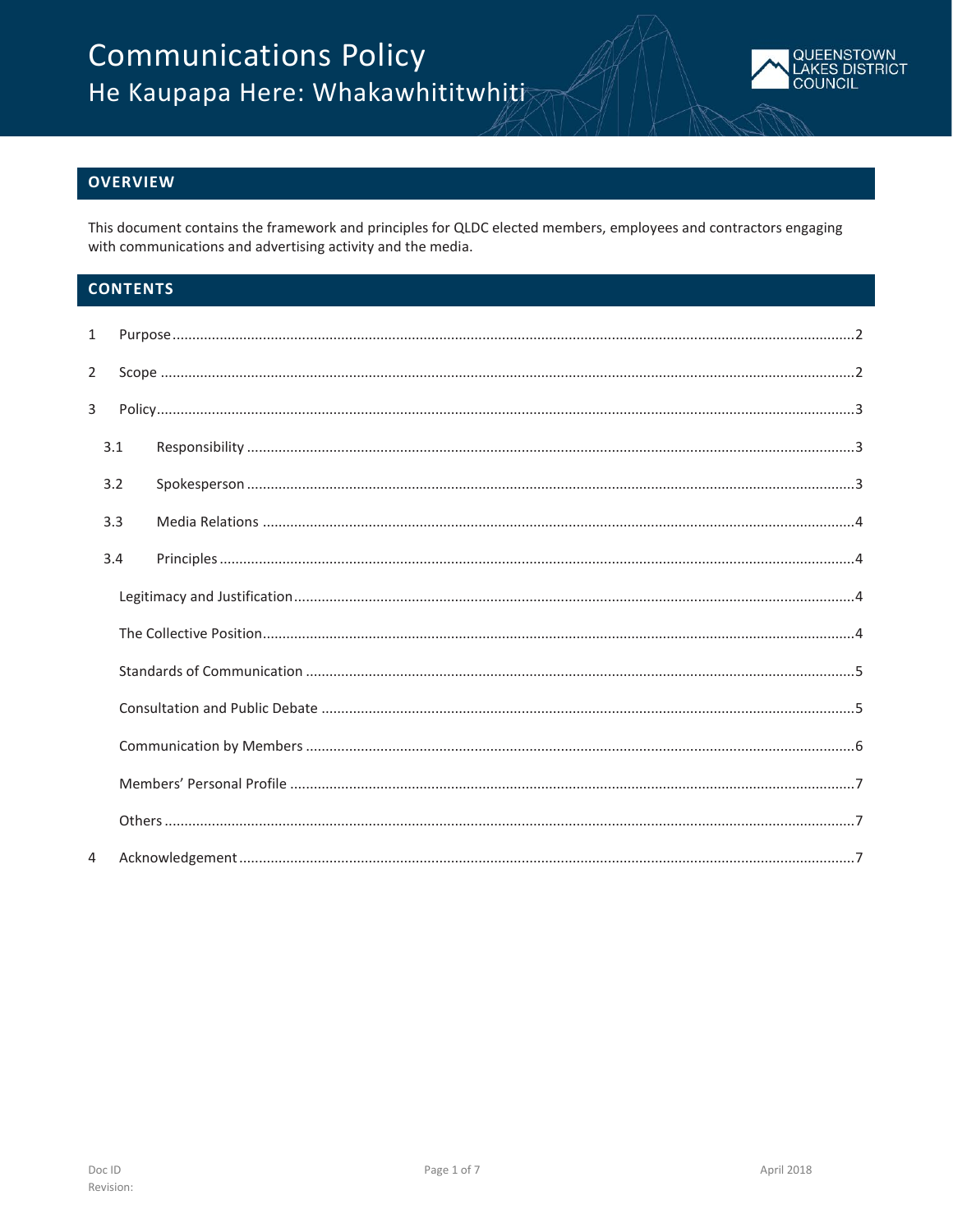

# <span id="page-1-0"></span>**1 PURPOSE**

Communications with ratepayers, residents and visitors is a major part of the Council's activities. The Council employs a wide range of communications, and is open to new future communication channels, as appropriate to the type of communication activity. More formal, mandatory communications may include notifying Council meetings, public consultation as outlined in the Council's *Significance and Engagement Policy*, or issuing a statutory public notification. Discretionary, less formal communications may include community events, online feedback surveys, press releases, social media posts, and Scuttlebutt (QLDC community newsletter).

In all communications, Queenstown Lakes District Council staff, elected members and contract representatives must apply the highest possible standards, whilst taking into account the following:

- > All communications must be clear, simple and accessible;
- > Formal, mandatory communications must comply with all statutory obligation;
- > All communications must express fair, unbiased and politically-neutral information;
- > All communications must be accurate and complete, based on substantiated facts and expressed consistently with those facts so the audience may make a full and proper assessment of the subject matter;
- > When appropriate the communication must be attractive to the audience (within QLDC Brand Guidelines) to ensure it can effectively achieve its desired purpose;
- > Communication resources (budget and staff) must be applied effectively and efficiently and for legitimate reasons.
- > Communication activity and channels will be selected based on their effectiveness in achieving the communication goals, and Council will not favour or endorse any specific channel or provider over others (for example, Council will not offer exclusivity to any member of the media).

This policy has been written based on the principles and practice as outlined by the Controller and Auditor-General | Tumuaki o te Mana Arotake *Good Practice for Public Communications by Local Authorities* guidelines.

# <span id="page-1-1"></span>**2 SCOPE**

This policy applies to any communication by an elected member, an employee or officer of Council in the following circumstances:

- > Where the Council meets the cost of that communication;
- > Where the person making the communication does so in an official capacity on behalf of the Council or Community Board.

The policy applies to mandatory and discretionary communications, communications in the Council's own publications, the news media at large (print, radio, television, online), Council- funded advertisements, and other forms of publicity, electronic (website, social media and email) and hard copy publication.

Examples of communications include pamphlets/flyers, posters, radio (advertisements, notices, interviews), newspaper (advertisements, advertorial, column), Council newsletter (Scuttlebutt, The Rec Report e-newsletter), press releases and media conferences, educational material, speeches and presentations, website and social media.

Consultation is addressed in the Queenstown Lakes District Council *Significance and Engagement Policy*.

This policy applies to all Council-related engagement with media companies and operators by an elected member, an employee or officer of the Council.

This policy does not apply to normal day-to-day correspondence between elected members and their constituents, or using their own resources, which are conducted according to the current version of the elected members' *Code of Conduct*. The exception to this is during a pre-election period (see *Principles 9, 10, 11 and 12* of this policy).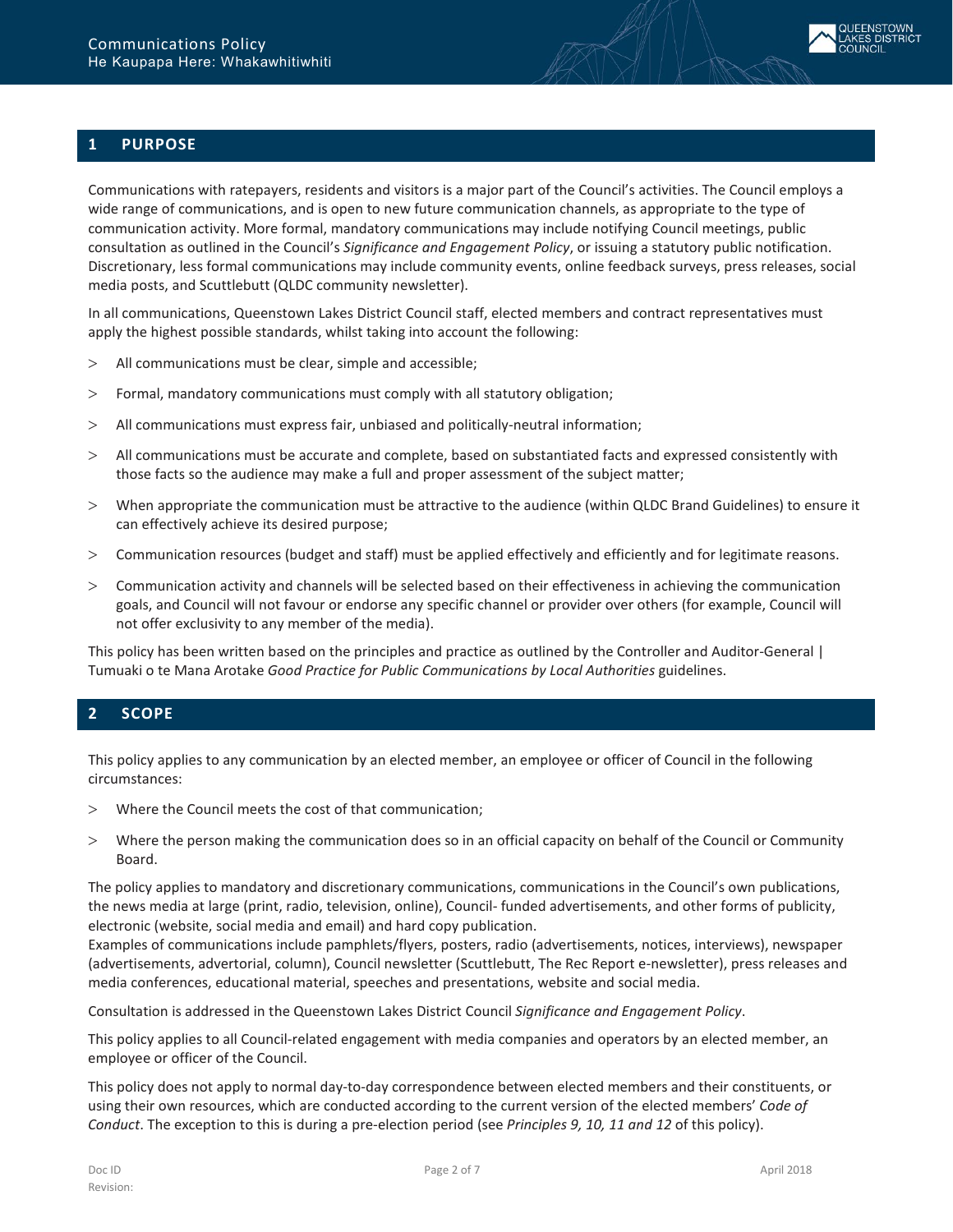# <span id="page-2-0"></span>**3 POLICY**

# <span id="page-2-1"></span>**3.1 RESPONSIBILITY**

Effective and efficient management for Council communications activities is the responsibility of the Chief Executive. Operational management is delegated to the Communications & Engagement Manager, with Council communications coordinated and facilitated by the communications and engagement team.

Communications contains an element of risk. When appropriate, and staff, contractors or elected members should alert the Governance, Engagement & Communications Manager and Chief Executive to any matter likely to require professional advice. Quality control, editorial policy and editorial supervision are the ultimate responsibility of the Chief Executive. Council communications should be politically-neutral and for that reason the Chief Executive will (after consulting elected members and operational staff) make final decisions on formal publications.

# <span id="page-2-2"></span>**3.2 SPOKESPERSON**

In the Queenstown Lakes District Council, elected members and Council management share different elements of the communications function. For example an elected member is accountable for a decision or action of the Council, community board or committee. The Mayor, Community Board Chair, or elected members are encouraged to act as spokesperson.

A wide range of spokesperson is encouraged, and the person (manager, employee, and contractor) with the best expertise in a matter may act as a spokesperson for the Council. All media interviews (staff and contractors) and press releases are best coordinated by the communications team or Governance, Engagement & Communications Manager to ensure they are conducted by someone media trained and approved to do so.

As a courtesy, elected members are asked to advise the Chief Executive and Governance, Engagement & Communications Manager of media interviews prior to publication or broadcast (or as soon as possible afterwards), particularly if the Council is likely to receive additional questions on the basis of the interview.

- > Council staff and contractors should only make comment if they are comfortable with the subject and fully appraised of the facts.
- > Staff and contractors are required to notify the Governance, Engagement & Communications Manager, or Chief Executive, of any approach by media.
- > When a staff member or contractor is not confident when approached by media (either on subject matter or trained in engaging with media) or has not been approved to act as spokesperson, then the Govenance, Engagement & Communications Manager or Chief Executive should be consulted before any comment is made.
- > Where accurate and complete answers cannot be facilitated immediately or where a high degree of technical information is involved the media can reasonably be asked to wait for an agreed time and provide questions/requests in writing for clarity. Where significant administrative effort and collation is required consider referring as a request under the Local Government Official Information and Meetings Act 1987 (LGOIMA).
- > Requests for official information should ideally be made in writing (email is acceptable), be clear and specific, and notified to the delegated Governance Advisor.
- > All media enquiries should be corresponded to the Governance, Engagement & Communications Manager, who can then notify appropriate staff and elected members.
- > Key Council stakeholders, including the Mayor, Chief Executive, Community Board and Committee Chairs, need to be kept informed of media approaches where appropriate.
- > Where there are potential liabilities there should be a file note made.
- > All requests for photo opportunities can be discussed with the Governance, Engagement & Engagement Manager, particularly if we are not aware of the purpose of the photograph.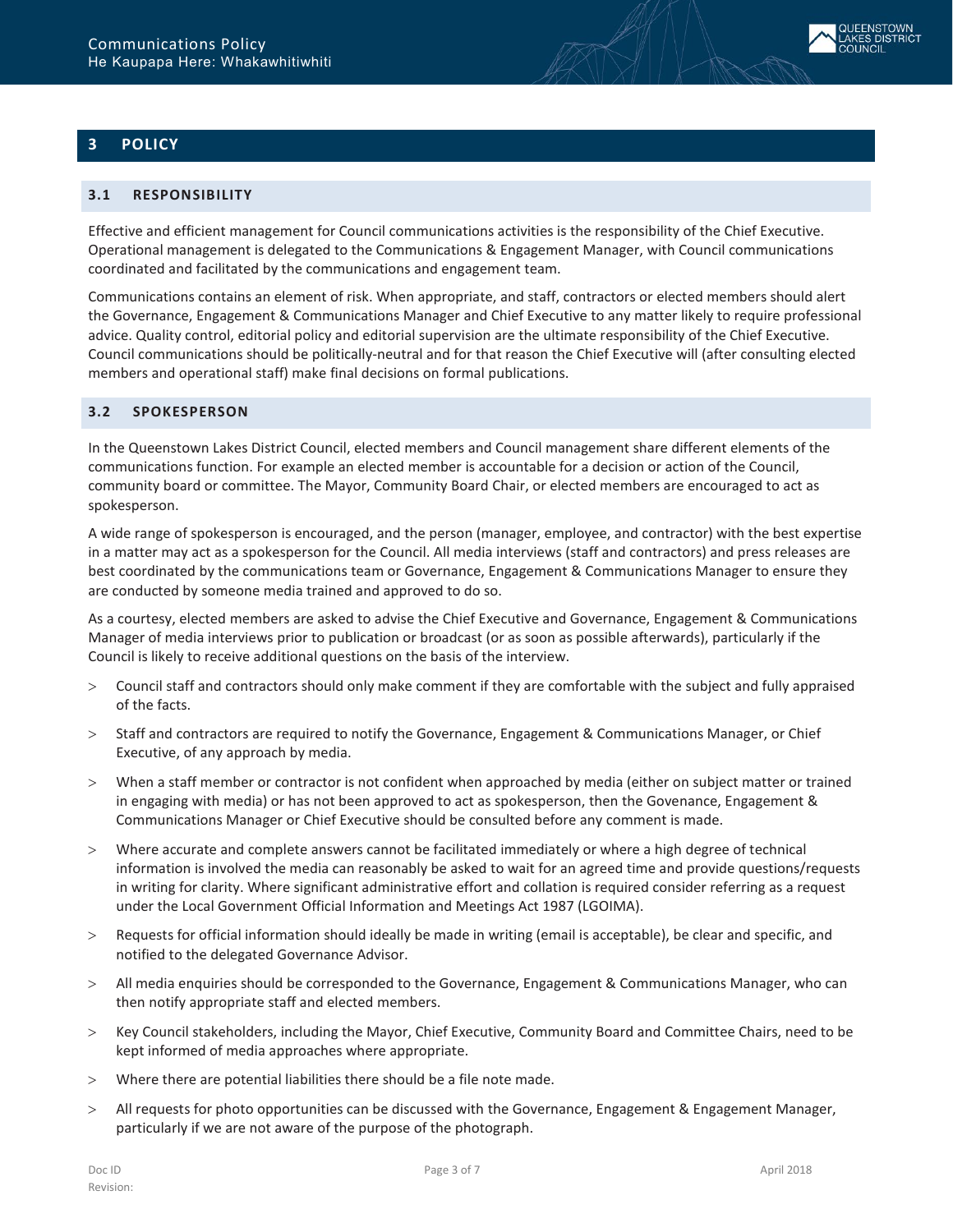

## <span id="page-3-0"></span>**3.3 MEDIA RELATIONS**

In the interests of providing ratepayers, residents and visitors with unbiased, politically-neutral and fair information Council will not favour or endorse any specific channel or provider over others.

- > All press releases must be released to all members of the media at the same time.
- > If there is a need for an early release then such releases may be embargoed but issued to all members of the media at the same time.
- > The Council need never offer exclusivity to any member of the media.
- <span id="page-3-1"></span>> The Council will never enter into negotiations with any member of the media at the exclusion of all others.

#### **3.4 PRINCIPLES**

The following principles should guide all decisions on official Council communications.

### <span id="page-3-2"></span>**LEGITIMACY AND JUSTIFICATION**

#### PRINCIPLE 1

The Council can lawfully spend money on communications to meet a community's justifiable need for information about the Council's role and activities.

- > Communications are a necessary and legitimate expense.
- > No communication should be undertaken without justification. The criteria is to establish a need for information, to ensure that communication method will be effective in reaching the target audience and ensuring the method is cost effective.
- > Communications should be evaluated (annual resident and ratepayer opinion survey).
- > Council has an obligation to communicate with those people affected by the Council's actions, which will necessarily require ascertaining who those people are.
- > Consultation with the community is fundamental to the working of the Local Government Act 2002.

#### PRINCIPLE 2

Communications should be consistent with the purpose of local government and in the collective interest of the communities the Council serves.

- > The Council is a corporate entity, with a statutory role and purpose. The role and purpose includes promoting the well-being of our communities and always acting in the collective interests of them all.
- > Although communications might target only one part of the community, all communications should be justifiable as being in the collective interests of them all.

#### PRINCIPLE 3

Communications should comply with any applicable Council policies and guidelines.

# <span id="page-3-3"></span>**THE COLLECTIVE POSITION**

#### PRINCIPLE 4

Communications on policies and decisions must reflect the collective position of the Council.

> The Council should always speak with 'one voice' representing the corporate or collective position. The exception to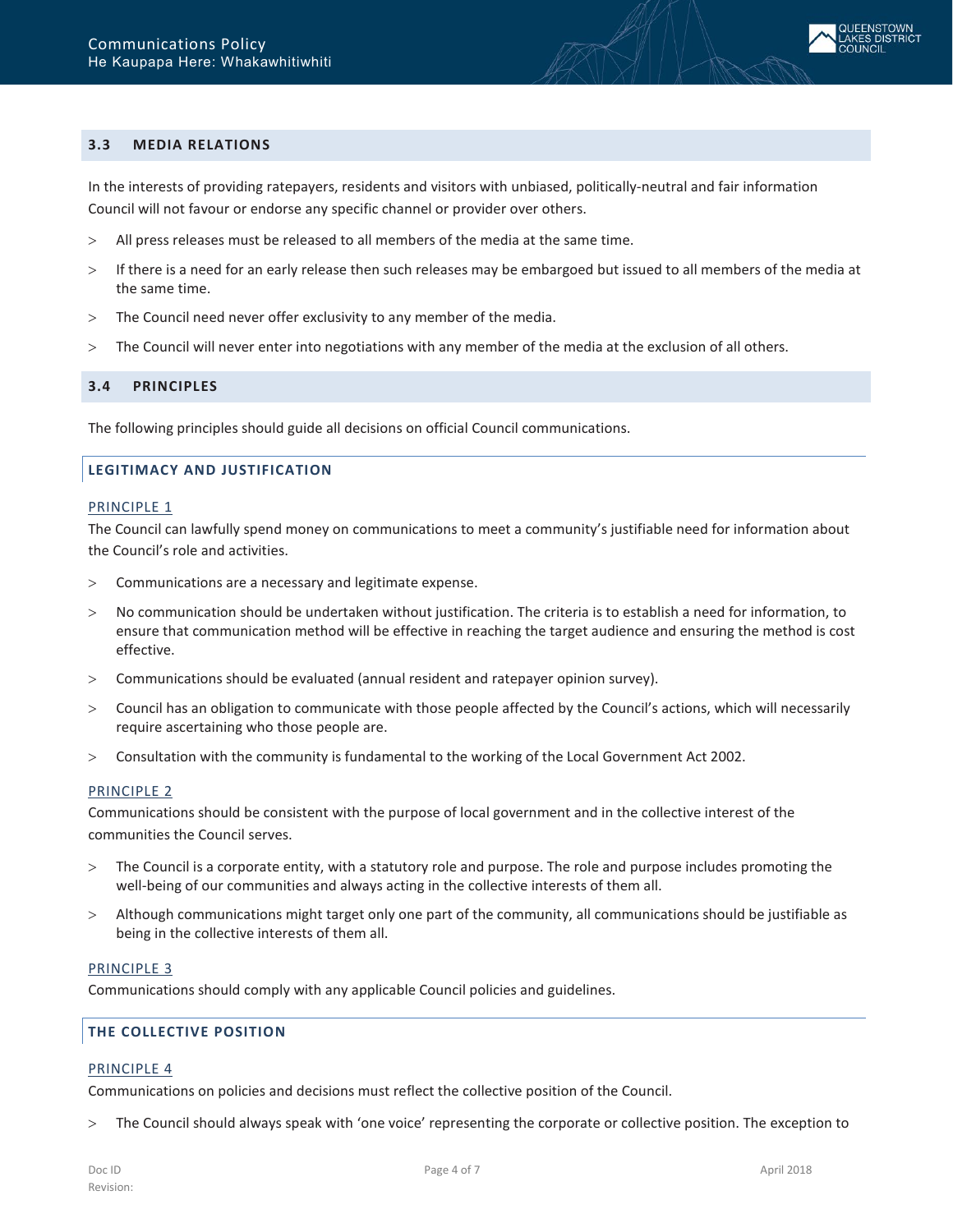this is the elected member who has a contrary or opposing opinion as an individual (refer to elected members' Code of Conduct).

- Any authorised spokesperson should be identified in their official capacity in terms of the matter being communicated, e.g. committee chairperson.
- > Official communications must meet the Council's, not the spokesperson's, objectives and should only reflect the Council's position, not the personal views, perspective or opinions of the spokesperson. Any elected member can, of course, state their personal position outside of an official Council communication (refer to elected members' Code of Conduct).

### PRINCIPLE 5

Communications on Council business should be clearly attributed to the Council as the publisher.

- All official printed Council communications must contain the Council's corporate logo, e.g. advertisements, brochures, newsletter. All media releases are to be on the formal media release template.
- > Communications meeting statutory obligations should state who has authorised its publication (usually the Chief Executive) and should state the statutory provision under which it is being published.
- > From time to time the Council might become involved in a joint venture, for example with the Police, Department of Conservation, Upper Clutha Tracks Trust, etc. In those instances joint communications such as a media release or brochure can feature the logos of both organisations (refer to How we look, Queenstown Lakes District Council Brand Guidelines). This also applies to the use of business sponsorship, for example advertising a community event. However no business sponsorship will be entered into without the consent of the Chief Executive under consultation with the Governance, Engagement & Communications Manager. This is to address any potential associated risks or perception negativity.
- > Commercial advertising to offset the cost of a communication to the community is appropriate in the case of politically neutral and/or educational content. For example, Scuttlebutt, Civil Defence brochure, recycling, emergency number magnets. No joint venture partner or sponsor should gain, or be perceived to gain, inappropriate commercial or political advantage. At no time will the Council relinquish editorial control or control over the placement or size of logos, slogans and other sponsorship references.
- > Mandatory communications must be funded solely by the Council, e.g. Council Community Plan, statutory public notifications, etc.

# <span id="page-4-0"></span>**STANDARDS OF COMMUNICATION**

#### PRINCIPLE 6

Communications must be factual, accurate, complete, fair and politically neutral (for exceptions on neutrality see *Principle 9*).

- > No claim or statement should be made that cannot be substantiated.
- > A communication will be complete when it allows the audience to make a full and proper assessment of the subject matter.
- > The audience should be able to distinguish fact from analysis, comment or opinion.
- > The information will be politically neutral when it presents Council's collective position.

#### <span id="page-4-1"></span>**CONSULTATION AND PUBLIC DEBATE**

#### PRINCIPLE 7

Communications about matters under consideration by the Council or that are a matter of public debate should be presented in an even-handed and non-partisan way.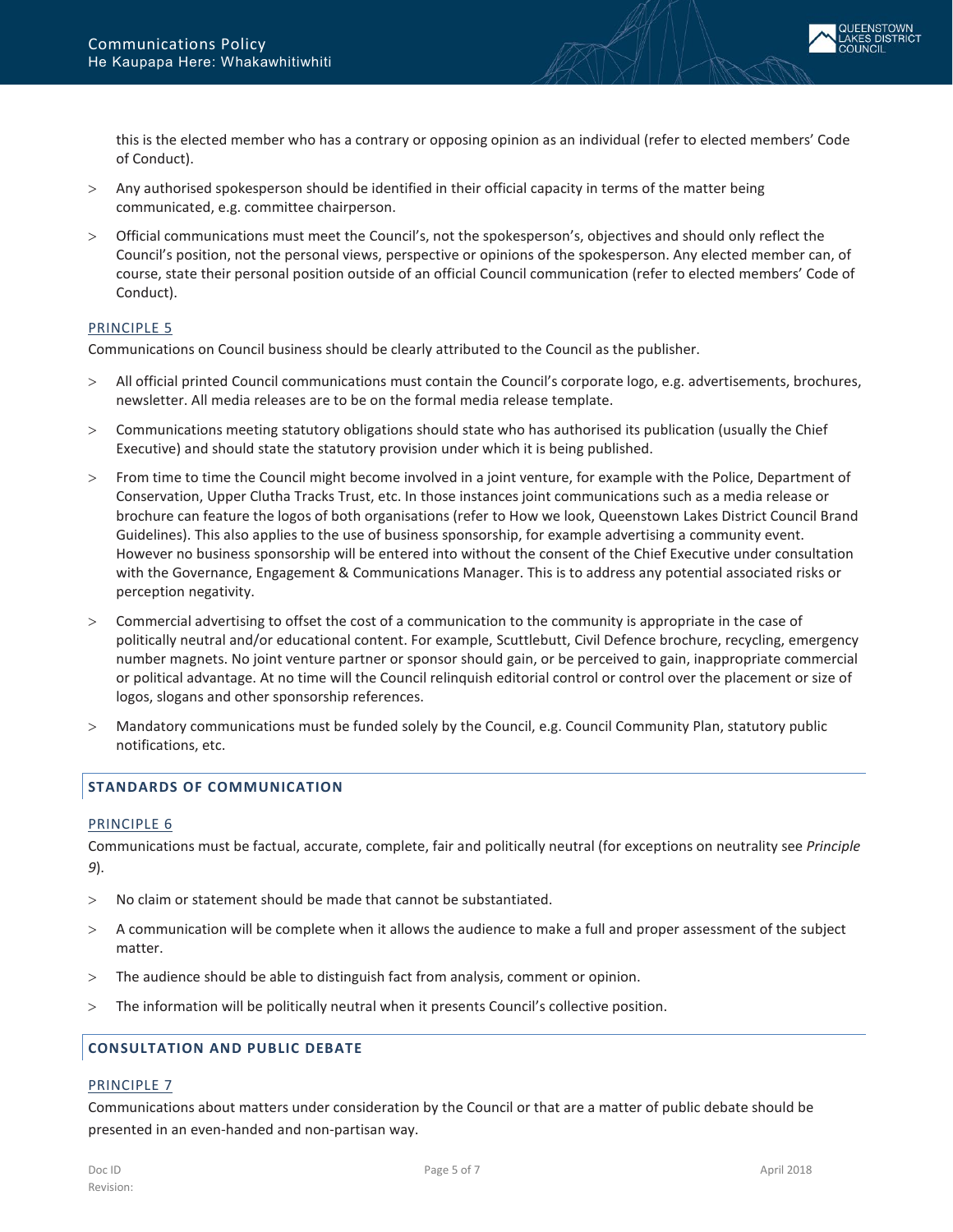

- > Communications must avoid pre-determination, be objective, and state advantages and disadvantages.
- > Communications must avoid representing the individual elected member's position or that or any political parties.
- > Once a decision has been taken the emphasis should be on what has been decided and its implications for the Council and the community.
- > This principle applies whether the purpose of the communication is to satisfy Local Government Act 2002 requirements or otherwise.

#### PRINCIPLE 8

If engaging in public debate with an interest group or section of the community avoid Council funded publications.

- > If communications are responding to publicity that is unfair, unbalanced or inaccurate, Council should use the new media for the purposes of putting the record straight, including a measure of rebuttal. Balanced written statements or press releases are appropriate, with the provision of an authorised spokesperson for interview if required.
- > Council resources such as Scuttlebutt should not be used to engage in public debate.
- > The exception to this is in response to incitement to commit a crime or acts of civil disobedience on the part of an interest group. In that instance it is reasonable to utilise a Council-funded publication.

### <span id="page-5-0"></span>**COMMUNICATION BY MEMBERS**

#### PRINCIPLE 9

Members' communications should be relevant to the role of the Council.

- > Members are encouraged to contribute ideas and suggestions to communications such as Scuttlebutt, social media, and the Council website.
- > Final editorial and quality control will be the responsibility of the Govenance, Engagement & Communications Manager in the first instance with final approval from the Chief Executive.
- > Elected members should refer to Council's Standing Orders and elected members' Code of Conduct, with particular regards to conduct towards each other and the disclosure of Council information.

The following policy has been provided by the Auditor General | Tumuaki o te Mana *Arotake (Good Practice for Managing Public Communications by Local Authorities, 2004. Ref 4.38):*

- > *It is not appropriate for a member to use a Council newsletter or website to express views on a matter of Central Government responsibility if that matter has no direct bearing on Council activities.*
- > *It may be appropriate (but only when undertaking formal consultation) for a member to use Council facilities to consult with the public. However, a member cannot use Council facilities to seek political support on an issue yet to be considered by the Council. References to, or the use of a logo or slogan of a political party or grouping are unacceptable.*
- > *Members must not use Council communications for political or re-election purposes (see Principle 12).*
- > *Staff protocols on the use of the Internet, email, and other communication facilities for personal purposes apply to members.*

**JEENSTOWN AKES DISTRICT**